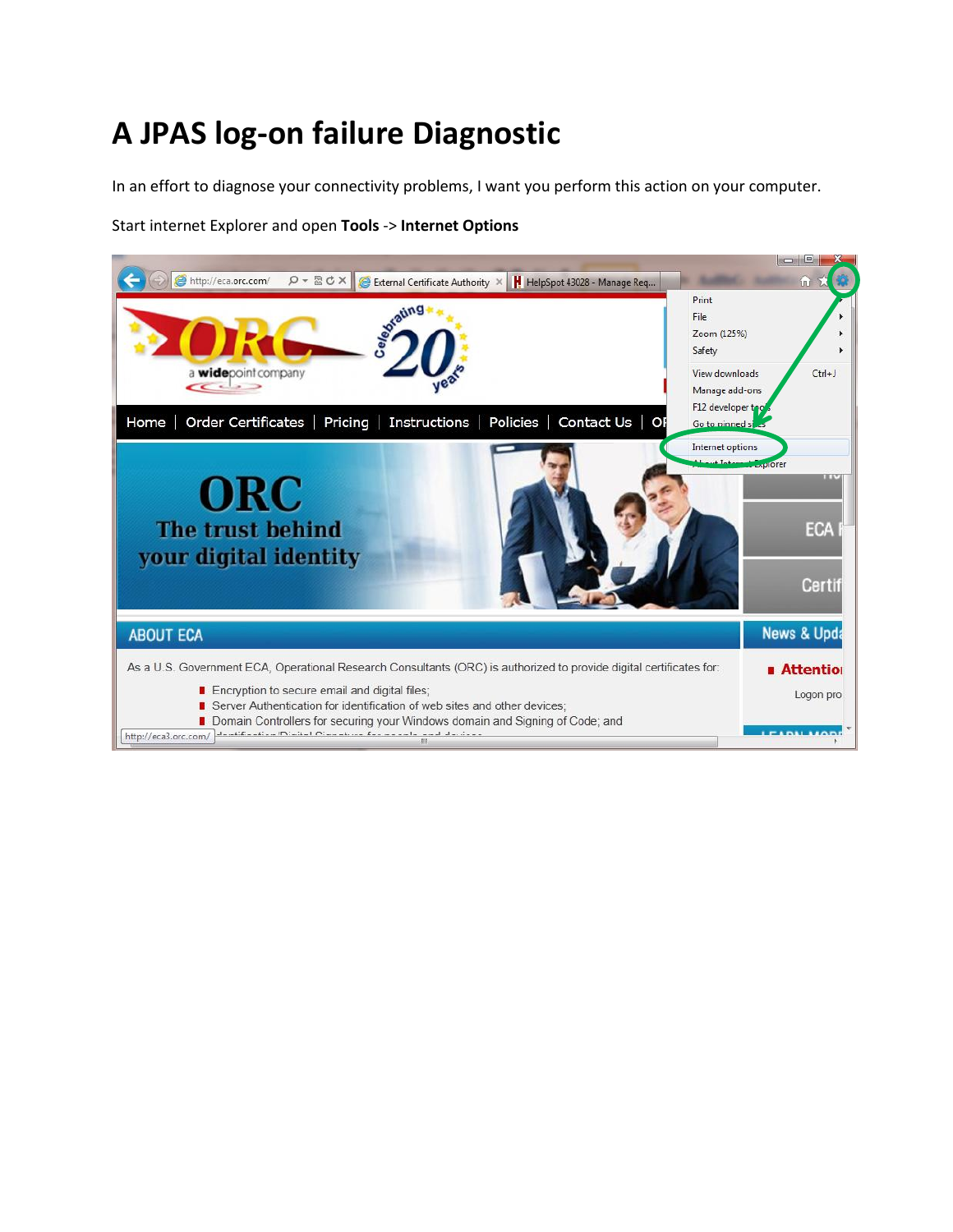On the Internet Options Dialog box, select the **Content** tab and click the **Certificates** button

| P<br>$\overline{\mathbf{x}}$<br><b>Internet Options</b>                                                                                   |
|-------------------------------------------------------------------------------------------------------------------------------------------|
| Privacy Content Connections<br>Security<br>General<br>Advanced<br>Programs                                                                |
| <b>Content Advisor</b><br>Ratings help you control the Internet content that can be<br>viewed on this computer.                           |
| Enable<br>Settings<br>Certificates<br>Use certificates for encrepted connections and identification.                                      |
| Certificates<br>Publishers<br>Clear SSL state<br>$\begin{array}{c} \begin{array}{c} \hline \end{array} \end{array}$                       |
| <b>AutoComplete</b>                                                                                                                       |
| AutoComplete stores previous entries<br><b>Settings</b><br>on webpages and suggests matches<br>for you.                                   |
| Feeds and Web Slices                                                                                                                      |
| Feeds and Web Slices provide updated<br>Settings<br>content from websites that can be<br>read in Internet Explorer and other<br>programs. |
|                                                                                                                                           |
|                                                                                                                                           |
| Cancel<br>OK<br>Apply                                                                                                                     |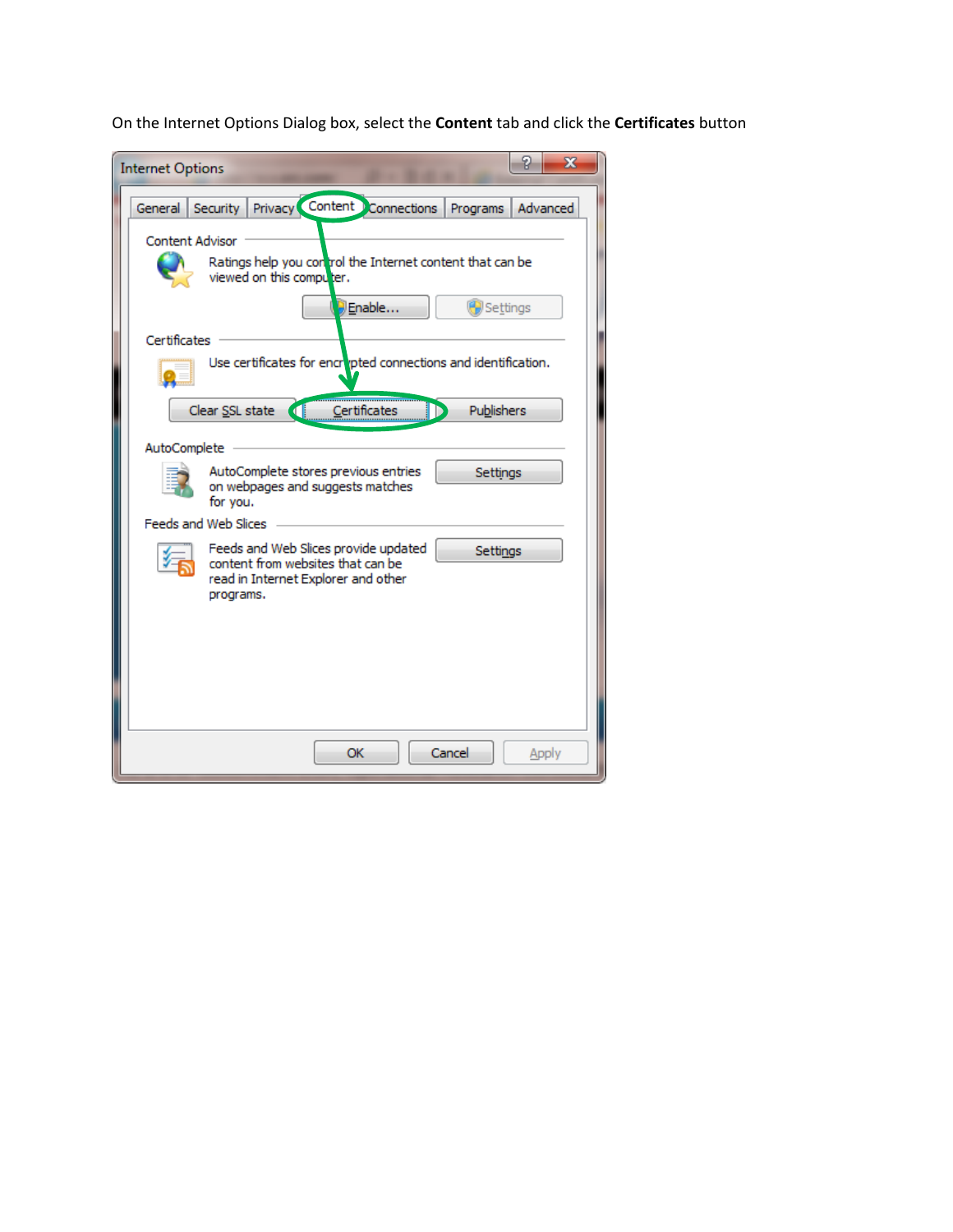In the Certificates dialogue, select one of your ECA Certificates (issued by ORC ECA HW3 or ORC ECA HW4) and click the **View** button

| <b>Certificates</b>                                                                                                                                                                                                                                       |                                        |                                                                                                   | x                                                                                                                               |  |
|-----------------------------------------------------------------------------------------------------------------------------------------------------------------------------------------------------------------------------------------------------------|----------------------------------------|---------------------------------------------------------------------------------------------------|---------------------------------------------------------------------------------------------------------------------------------|--|
| $<$ All $>$<br>Intended purpose:                                                                                                                                                                                                                          |                                        |                                                                                                   |                                                                                                                                 |  |
| Personal<br>Other People                                                                                                                                                                                                                                  | Intermediate Certification Authorities |                                                                                                   | Trusted Root Certification <sup>4</sup>                                                                                         |  |
| <b>Issued To</b>                                                                                                                                                                                                                                          | Issued By                              | Expiratio                                                                                         | <b>Friendly Name</b>                                                                                                            |  |
| James K Manchester<br>Manchester.James.K.OR ORC ECA SW 3<br>Manchester.James.K.OR ORC ECA SW 3<br>Manchester.James.K.OR ORC ECA HW 3<br>Manchester.James.Kirk.F ORC ACES<br>Manchester James Kirk E., ORCECA HW 3<br>Manchester.James.Kirk.F ORC ECA HW 3 | <b>ORC ACES</b><br>Ш                   | 3/17/2012<br>6/28/2012<br>6/28/2012<br>3/16/2012<br>11/15/2012<br>11/15/2012<br>$11 \cdot 5/2012$ | James K Manche<br>Manchester, Jam<br>Manchester.Jam<br>ActivIdentity Act<br>Manchester.Jam<br>Manchester, Jam<br>Manchester.Jam |  |
| Export<br>Import<br>Certificate intended purposes<br>Client Authentication, Secure Email, Smart Card Logon                                                                                                                                                | Remove                                 |                                                                                                   | Advanced<br>View                                                                                                                |  |
| Learn more about certificates                                                                                                                                                                                                                             |                                        |                                                                                                   | Close                                                                                                                           |  |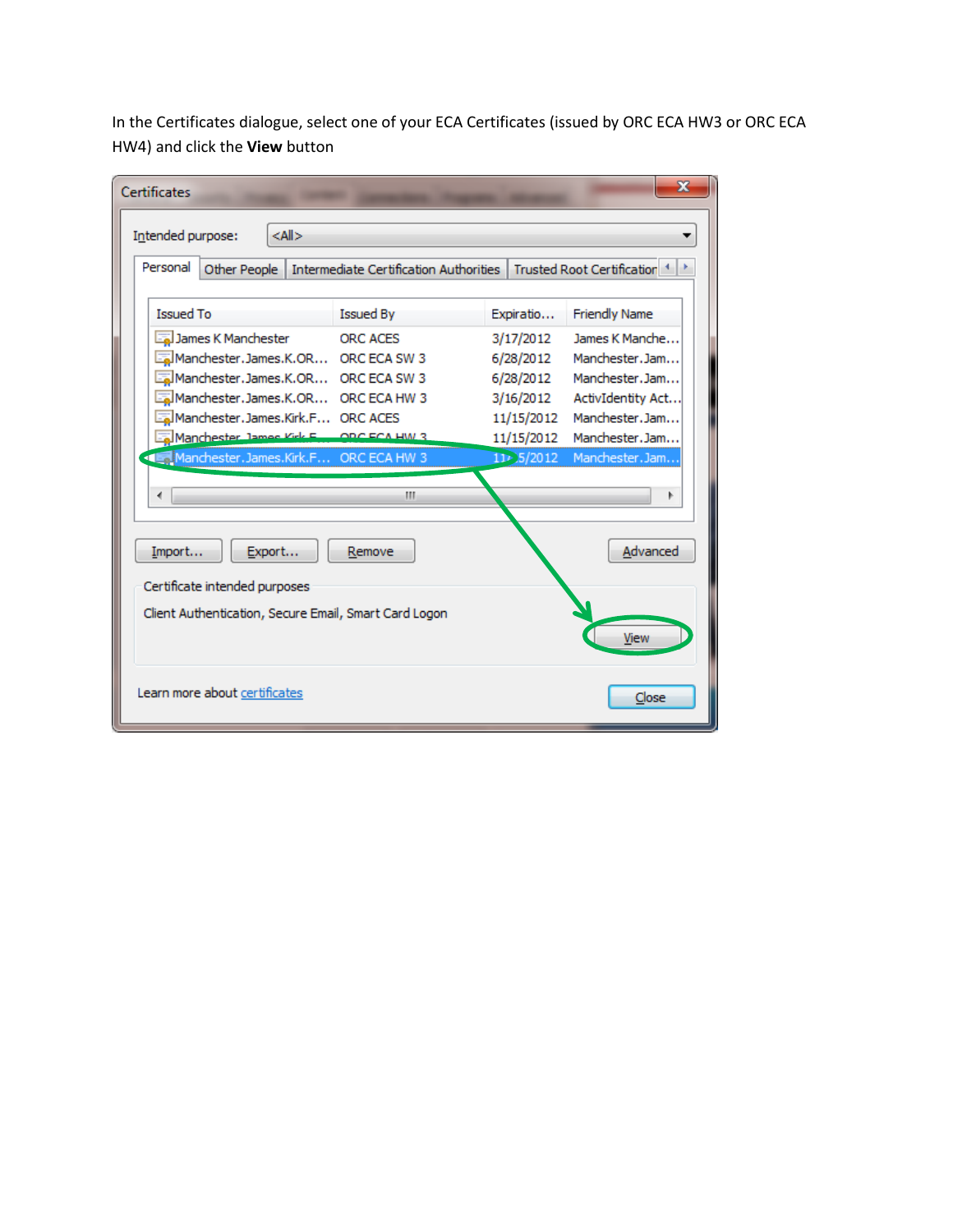| X<br>Certificate                                                                                                                                                                                     |                                                                                                                                                                                                |
|------------------------------------------------------------------------------------------------------------------------------------------------------------------------------------------------------|------------------------------------------------------------------------------------------------------------------------------------------------------------------------------------------------|
| Details Certification Path<br>General<br>Certification path<br><b>Common Policy</b><br>SHA-1 Federal Root CA<br>Engl ECA Root CA 2<br>ORC ECA HW 3<br>Manchester, James, Kirk, FiXs41000000008, Enco | If you see these 2<br>certificates in the 'trust<br>path' then that is probably<br>contributing to the problem.                                                                                |
| m.<br>∢<br>þ.<br>View Certificate                                                                                                                                                                    | Information here may be<br>different for you. Your<br>certificates may have been<br>issued by ORC ECA HW4 and<br>the specific certificate will<br>reflect your name. That is<br>to be expected |
| Certificate status:<br>This certificate is OK.<br>Learn more about certification paths<br>OK                                                                                                         |                                                                                                                                                                                                |

In the Certificate dialogue, click the Certification Path tab. If you see more than 3 tiers in the hierarchy, that is 'causing' the problem. Once you have determined that this is the problem you can close the view of your certificate and the Certificates and Internet Options dialog screens.

The Common Policy root certificate and the SHA-1 Federal Root CA certificate are part of a Federal Government initiative commonly referred to as the "Federal Bridge." The objective of the Federal Bridge is to 'cross certify' the different certificate policies of all the federal agencies. The Federal Bridge has succeeded in getting Microsoft to include the Federal Bridge certificates in the Microsoft Certificate Store through initial operating system installation (it comes from the factory that way) and/or software updates.